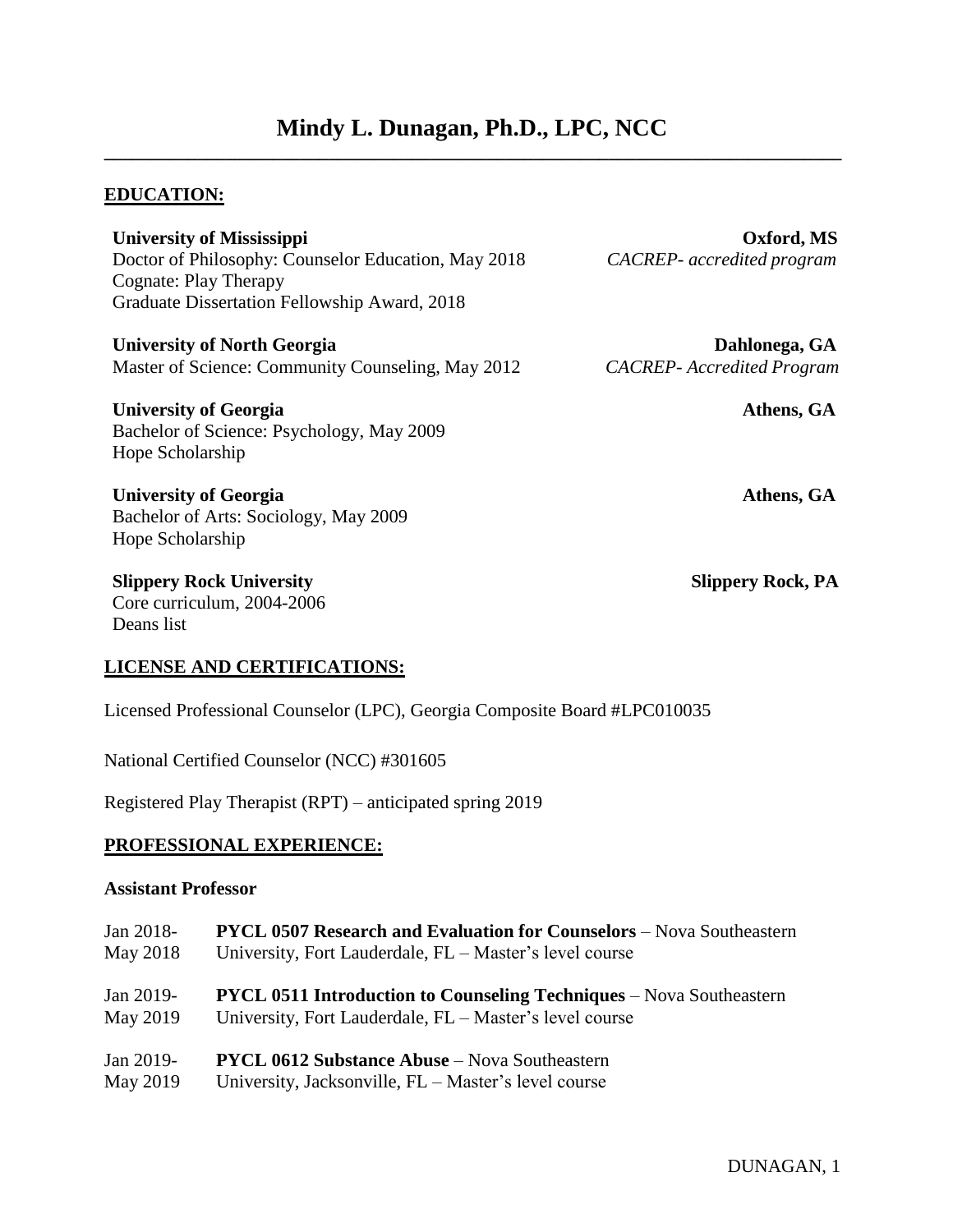| Jan 2019- | <b>PYCL 0680 Counseling Practicum</b> – Nova Southeastern University, Fort |
|-----------|----------------------------------------------------------------------------|
| May 2019  | Lauderdale, FL – Master's level course                                     |

- Aug 2018- **PYCL 0507 Research and Evaluation for Counselors** Nova Southeastern Dec 2018 University, Fort Lauderdale, FL – Master's level course
- Aug 2018- **PYCL 0512 Human Growth and Development** Nova Southeastern University, Dec 2018 Fort Lauderdale, FL – Master's level course
- Aug 2018- **PYCL 0635 Group Theory and Practice**  Nova Southeastern University, Fort Dec 2018 Lauderdale, FL – Master's level course

### **Graduate Teaching Experience**

| May 2015 -       | <b>COUN Expressive Arts</b> – The University of Mississippi, Oxford, MS                                                                                                                                                                                                                                                                   |
|------------------|-------------------------------------------------------------------------------------------------------------------------------------------------------------------------------------------------------------------------------------------------------------------------------------------------------------------------------------------|
| May 2015         | Master's level course                                                                                                                                                                                                                                                                                                                     |
| Jan 2015 -       | <b>COUN 610 Addictions Counseling – The University of Mississippi, Oxford, MS</b>                                                                                                                                                                                                                                                         |
| May 2015         | Master's level course                                                                                                                                                                                                                                                                                                                     |
| Aug 2014 -       | <b>COUN 621 Assessment</b> – The University of Mississippi, Oxford, MS                                                                                                                                                                                                                                                                    |
| Dec 2014         | Master's level course                                                                                                                                                                                                                                                                                                                     |
| Aug 2014 -       | <b>COUN 539 Introduction to Professional Counseling – The University of</b>                                                                                                                                                                                                                                                               |
| Dec 2014         | Mississippi, Oxford, MS - Master's level course                                                                                                                                                                                                                                                                                           |
| Aug 2014-        | <b>COUN 672 Issues and Ethics in Counseling</b> – The University of Mississippi,                                                                                                                                                                                                                                                          |
| Dec 2014         | Oxford, MS - Master's level course                                                                                                                                                                                                                                                                                                        |
| May 2014 -       | <b>COUN 605 Research in Counseling - The University of Mississippi, Oxford,</b>                                                                                                                                                                                                                                                           |
| Aug 2014         | MS - Master's level course                                                                                                                                                                                                                                                                                                                |
| May $2014 -$     | <b>COUN 605 Research in Counseling</b> – The University of Mississippi – Tupelo,                                                                                                                                                                                                                                                          |
| Aug 2014         | Tupelo, MS - Master's level course                                                                                                                                                                                                                                                                                                        |
| Aug $2013 -$     | COUN 690 Counseling Skills - The University of Mississippi, Oxford, MS                                                                                                                                                                                                                                                                    |
| Dec 2013         | Master's level course                                                                                                                                                                                                                                                                                                                     |
| November<br>2011 | North Georgia College and State University, Dahlonega, GA<br>Guest Lecturer - Master's level course<br>Provided a short lecture focused on expressive art to a graduate level counseling<br>theories class. The lecture focused on how expressive art can be interpreted and<br>how it is applicable in a variety of counseling settings. |

### **Supervision Experience**

2013- present Doctoral Supervisor COUN 690 Counseling Skills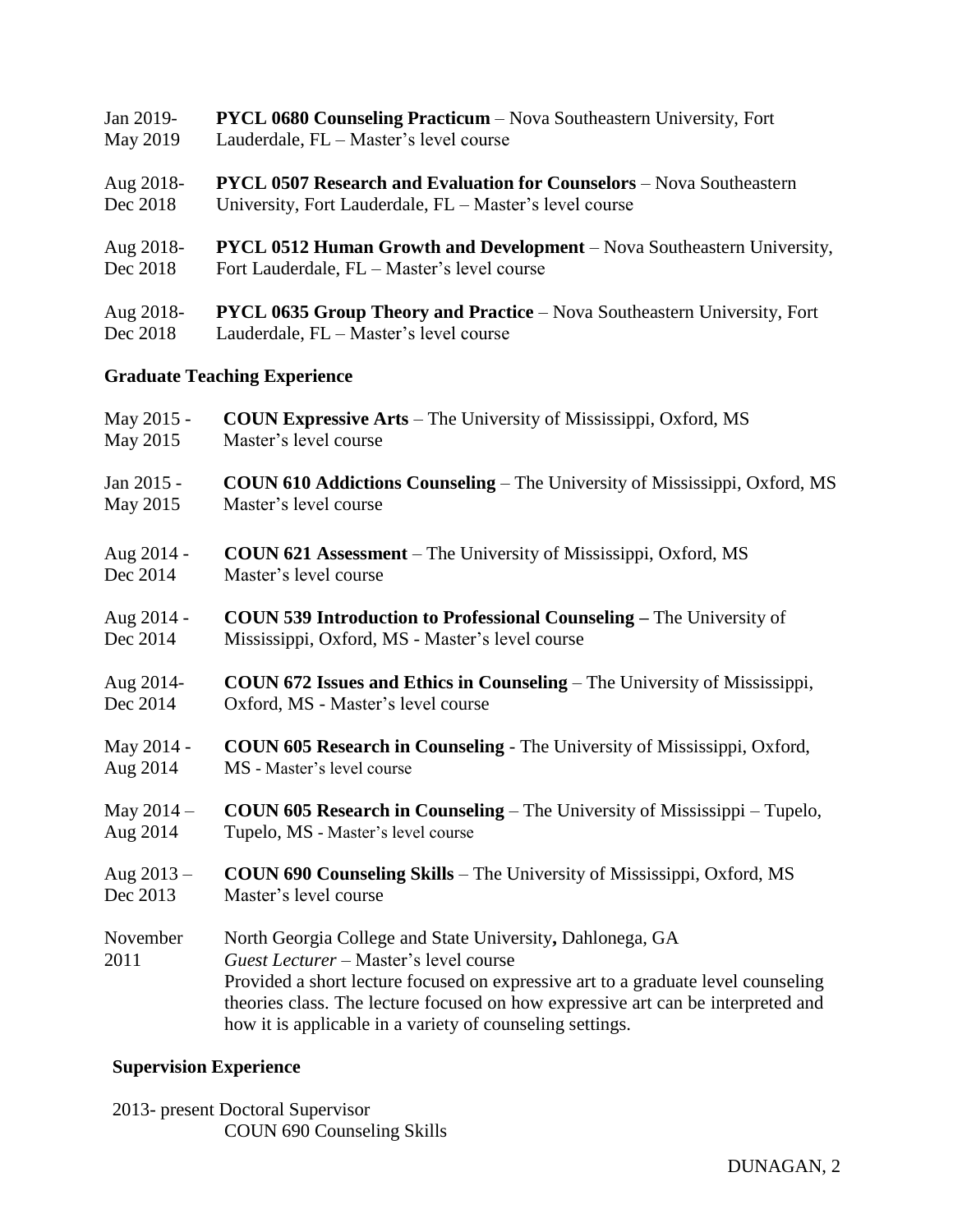COUN 688 Organization, Administration, and Consultation in School Counseling COUN 695 Internship – Play Therapy COUN 695 Internship – Clinical Mental Health COUN 693 Practicum – School Counseling COUN 693 Practicum – Clinical Mental Health

### **Experience**

August 2017- **University of Mississippi - Department of Leadership and Counselor** Present **Education**, Oxford, MS *Department Graduate Assistant* Helped prepare for the CACREP site visit. Engaged in administrative duties. Assisted with the design of online classes. Assisted with the department's collection of data.

August 2015- **The University Counseling Center – Desoto Center – The University of** 2017 **Mississippi**, Southaven, MS *Graduate Assistant Clinical Therapist* Provided individual counseling services to college students. The clients consisted of undergraduate students, transfer students, and non-traditional students. Various treatment modalities were employed.

January 2015- **Child Advocacy and Play Therapy Institute – The University of Mississippi**,

July 2015 Oxford, MS

*Clinical Therapist*

Provided individual play therapy to children and individual counseling to adolescents and adults. Held parent consultations and psychologist consultations. Worked with lawyers on court cases pertaining to clients.

# August 2013- **The University Counseling Center – The University of Mississippi**, Oxford,

#### May 2015 MS

*Graduate Assistant Clinical Therapist*

Worked with undergraduate and graduate college students and provided individual and group counseling services. Groups focused on anxiety, depression, relationships, and social isolation. Individual session topics were diverse. Various treatment modalities were employed.

#### Feb 2013 - **Laurelwood – Northeast Georgia Hospital**, Gainesville, GA

August 2013 *Intake Specialist*

Provided intake assessments in the inpatient facility, the Emergency Room (ER), and the Intensive Care Unit (ICU). Facilitated inpatient behavior health groups and verified insurance for proper client care.

#### April 2012- **Turning Point – Golden Care**, Cumming/Dahlonega, GA

Oct 2012 *Program Therapist*

Provided group therapy for groups of culturally diverse adult clients in an intensive outpatient setting. Types of cases seen, but not limited to, included schizophrenia, bipolar disorder, major depressive disorder, personality disorders,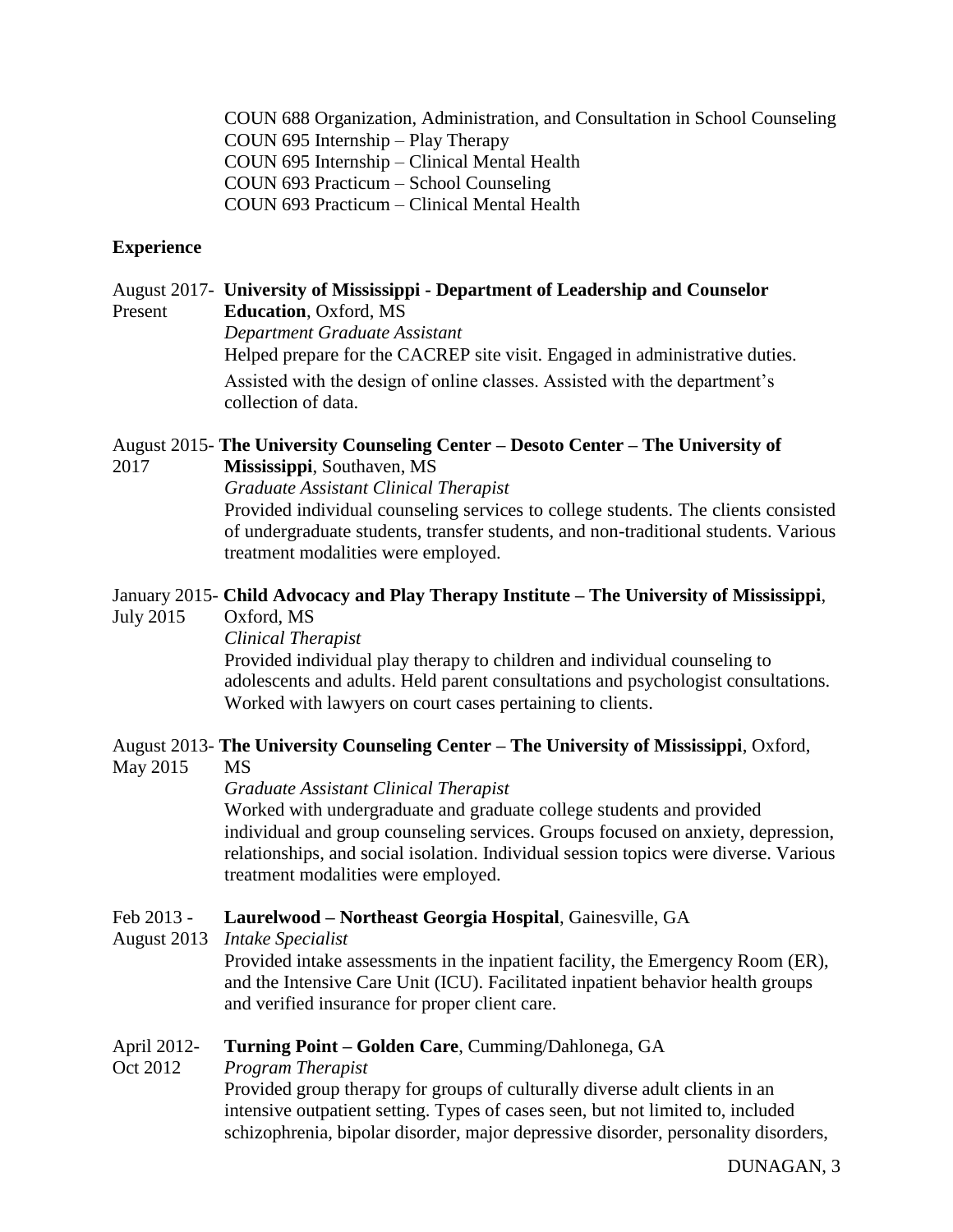anxiety disorders, and substance use disorders. Various treatment modalities that were employed included cognitive therapies, person-centered, reality, solutionfocused, expressive therapy, psych-educational, and basic living skills training. In addition to facilitating groups, responsibilities included intake assessments and treatment plans.

### Aug 2011- **Turning Point – Golden Care,** Dahlonega/Cumming, GA

#### April 2012 *Intern – Behavioral Health Services*

Provided group and individual therapy for groups of culturally diverse adult clients in an intensive outpatient setting. Types of cases seen, but not limited to, included schizophrenia, bipolar disorder, major depressive disorder, personality disorders, anxiety disorders, and substance use disorders. Various treatment modalities that were employed included cognitive therapies, person-centered, reality, solution-focused, expressive therapy, psych-educational, and basic living skills training. In addition to facilitating groups, responsibilities included intake assessments and treatment plans.

# 2008 **Decisions Lab, University of Georgia,** Athens, GA

*Research Assistant*

Dr. Adam Goodie, Department of Psychology

Duties included explaining and obtaining informed consent from participants and assisting participants to prepare for and to complete their involvement in various experiments that related to gambling behaviors and decision-making. In addition, became familiar with the relevant research literature on decision making and gambling and became familiar with interpreting data.

# **PUBLICATIONS:**

# **Dissertation**

**Dunagan, M. L.** (2018). *The effect of a second-order factor wellness intervention on the total wellness of female collegiate athletes.*

# **Referred**

- Perryman, M. L., **Dunagan, M. L.**, & Winburn, A. M. (2015). The problem with passion. *Play Therapy Magazine.*
- Gilstrap, D., **Dunagan, M. L.,** & Parker, L. (2015). Multiple family therapy. *The SAGE Encyclopedia of Marriage, Family, and Couples Counseling.*

Gilstrap, D., **Dunagan, M, L,** & Parker, L. (2015). Scales for children. *The SAGE Encyclopedia of Marriage, Family, and Couples Counseling.*

# **LEADERSHIP AND PROFESSIONAL DEVELOPMENT:**

# **Chi Sigma Iota International Honor Society**

2013 – **Epsilon Mu Chapter:** The University of Mississippi, Oxford, MS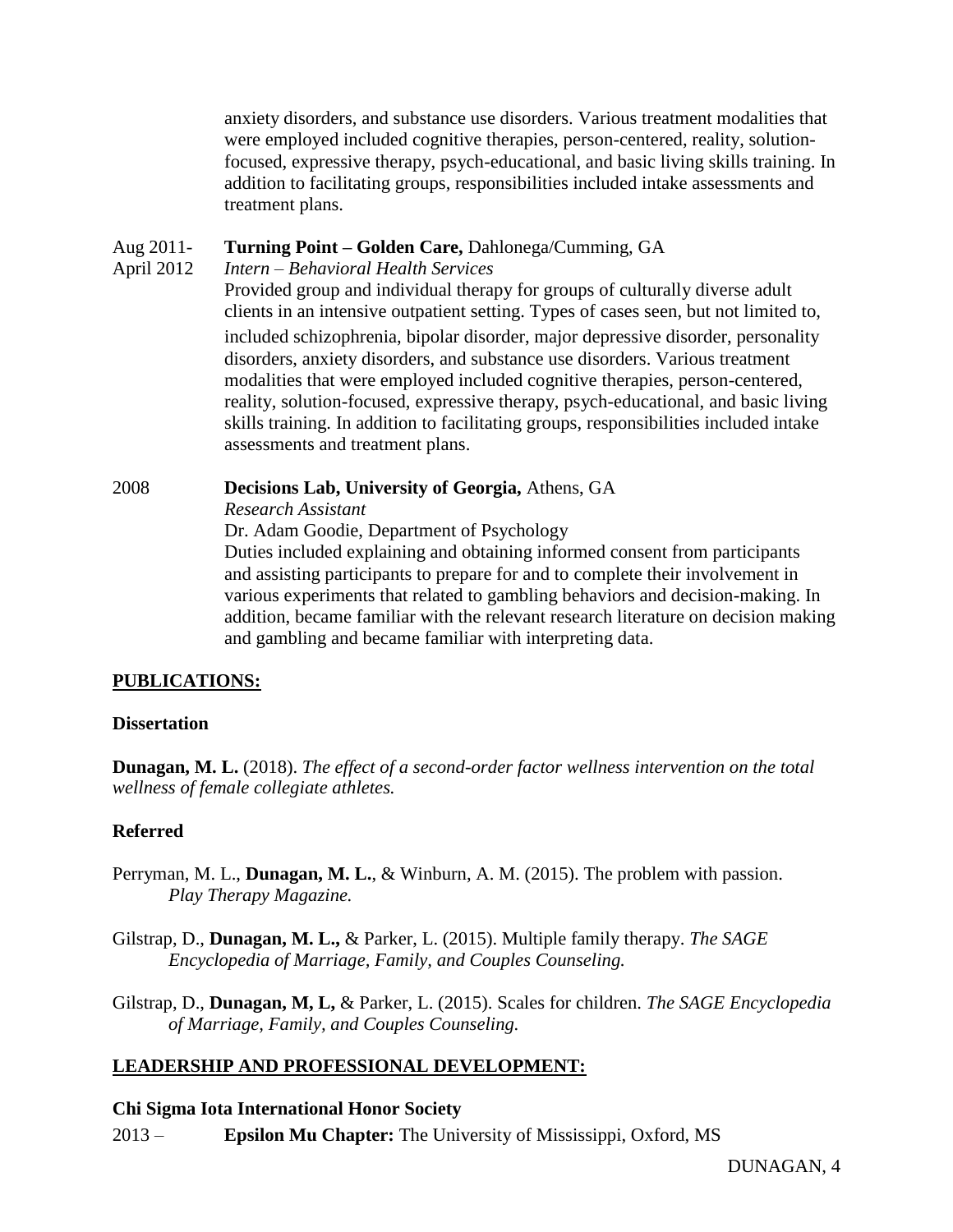| present                  | President (May $2014 - 2016$ )<br>Newsletter Committee Co-Chair (August 2015-2016)                                                 |
|--------------------------|------------------------------------------------------------------------------------------------------------------------------------|
| $2011 - 2012$            | <b>Gamma Gamma Epsilon Chapter:</b> North Georgia College & State University,<br>Dahlonega, GA<br>Treasurer (June 2011 - May 2012) |
| <b>Service</b>           |                                                                                                                                    |
| $Jan 2015 -$<br>May 2015 | <b>Graduate Student CACREP Study Team:</b> The University of Mississippi,<br>Oxford, MS                                            |
| Aug $2011 -$             | <b>Graduate Student Senate, Senator:</b> North Georgia College and State                                                           |

May 2012 University, Dahlonega, GA

Aug 2008 – **Bulldog Bigs, Mentor:** The University of Georgia, Athens, GA May 2009

# **HONORS AND ACHIEVEMENTS:**

Graduate Dissertation Fellowship Award, 2018

Chi Sigma Iota International Honor Society, Inducted 2011

Hope Scholarship, Awarded each semester 2007, 2008, 2009

# **PROFESSIONAL PRESENTATIONS:**

# **National**

- Matthews, K., Gilstrap, D., **Dunagan, M.,** Strickland, J., & Parker, L. (2015). *Facilitating culturally sensitive professional identity expression of counselor education doctoral students.* Presented at the Association for Counselor Education and Supervision Conference. Philadelphia, PA.
- Strickland, J., Parker, L., **Dunagan, M.**, Matthews, K., & Gilstrap, D. (2015). *Developing multicultural competence in spiritual education.* Presented at the Association for Counselor Education and Supervision Conference. Philadelphia, PA.

# **Regional**

Noor, A. M., & **Dunagan, M.** (2014). *Paradigm shift of counseling student from lecture-basedlearning toward problem-based learning.* Presented at the Southern Association for Counselor Education and Supervision Conference. Birmingham, AL.

# **State**

**Dunagan, M.**, & Seifer, R. (2018). *Distinguished alumni award winner: Dwight Hollier*. Presentation panel with NSU faculty. Nova Southeastern University. Fort Lauderdale, FL.